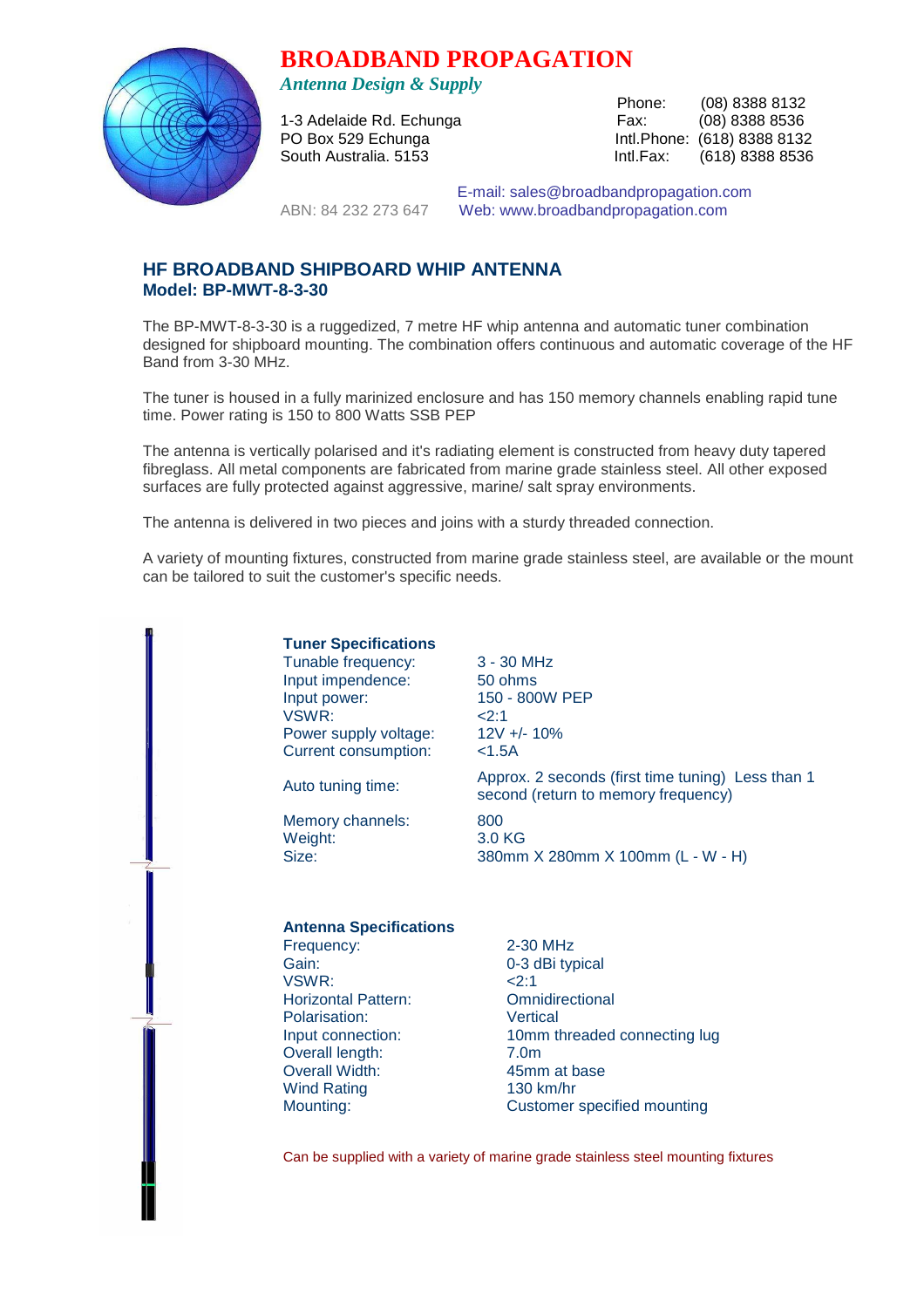## Antenna Mounting Options





Flange Mount - Marine Grade Stainless Steel

Side or Post/ Spigot Mount - Marine Grade Stainless Steel

#### ENVIRONMENTAL SPECIFICATIONS

The BP-MWT-8-3-30 is engineered and manufactured to be compliant with the following MIL-STD-810 Standards.

- **MIL-STD 810F Method 501.4** High Temperature (Both storage and operating)
- **MIL-STD 810F Method 502.4** Low Temperature (Both storage and operating)
- **MIL-STD 810F Method 503.4** Temperature Shock
- **MIL-STD 810F Method 505.4** Solar Radiation (Sunshine)
- **MIL-STD 810F Method 506.4** Rain
- **MIL-STD 810F Method 507.4** Humidity
- **MIL-STD 810F Method 508.5** Fungus
- **MIL-STD 810F Method 509.4** Salt Fog
- **MIL-STD 810F Method 510.4** Sand and Dust
- **MIL-STD 810F Method 514.5** Vibration
- **MIL-STD 810F Method 521.2** Icing, Freezing Rain